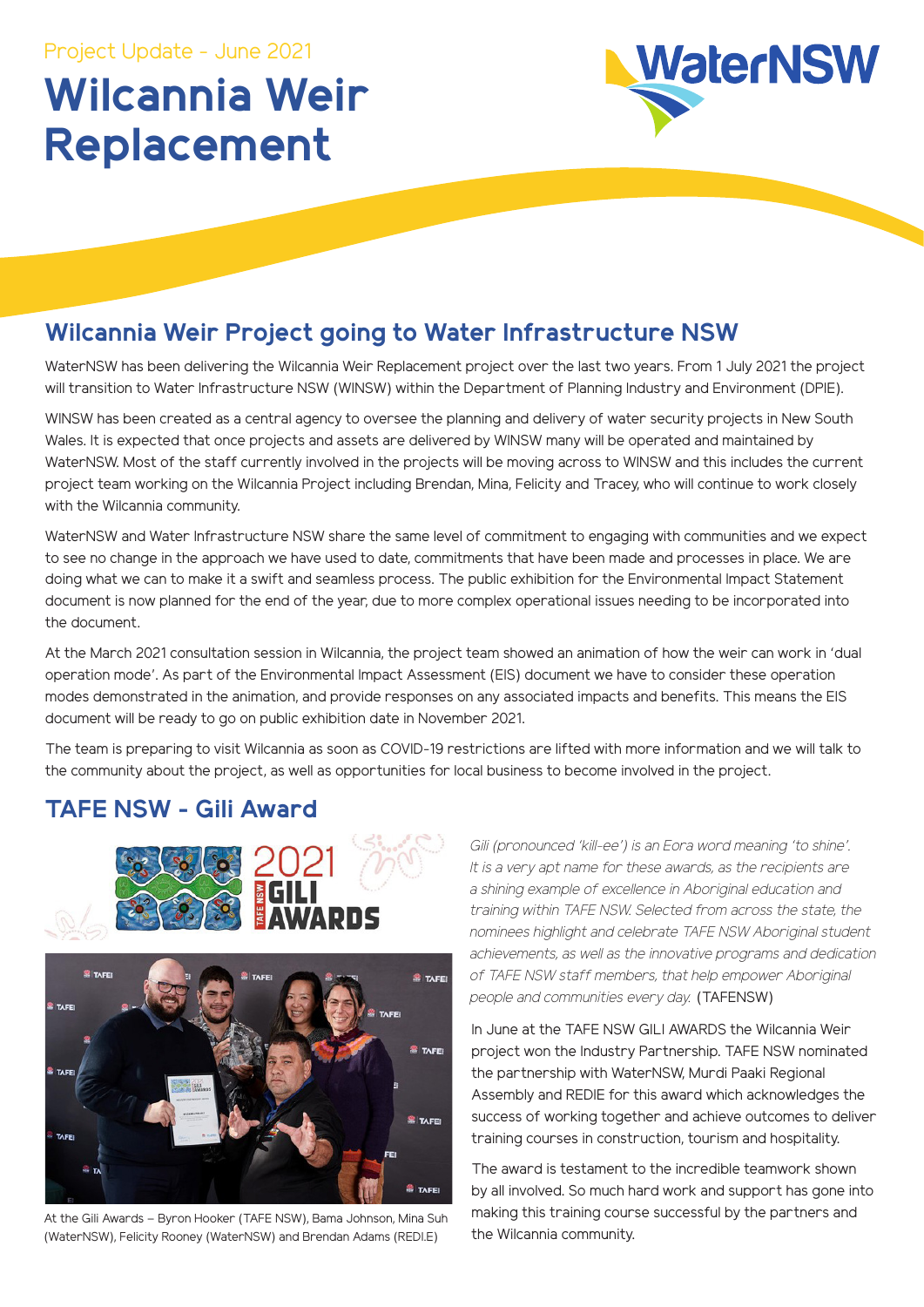

## **How will the new weir work?**

The main focus of the new weir is for the Wilcannia community to have secure water supply in times of drought, as the new weir can hold back and store more water.

The new weir is being designed with the intent to provide a structure that is sensitive to environmental, social and cultural needs, and as a critical piece of infrastructure for town water supply. This is shown in the diagram below .



In the past, weirs that have been raised and/or built for the purposes of town water supply, have had a potential to have significant impacts to the environment and cultural values. This is because the water levels become higher and the weir pool is deeper, which in times of low or no river flows may increase the risk of blue-green algae and cause salinity issues. The type of fish species commonly seen in these locations can also be affected by this change in flow patterns associated with a deeper weir pool.

At Wilcannia, the project is proposing an innovative weir design this is 1 metre higher than the existing weir and includes a fish way and gates. It will be operated in what is known as 'dual operation modes' to reduce the impacts described above. These two (2) modes of operation are explained below.

### **Normal Mode (Operating the weir at existing weir full supply Level)**

This mode will be operating when there are normal flowing river conditions. The river will be at the same levels as it currently is with the existing weir. It is expected that the weir will be in this mode 90% of the time. This allows the low river flows to pass through the fishway structure. It will also be possible to open the weir gate to allow any additional flows to pass through if the flow is higher.

### **Security Mode (Operating the weir at full height of the new weir)**

This mode is triggered when the flows upstream of the weir are consistently low and indicating the weather pattern is turning to drought. The weir outlet gate(s) are fully closed with the fishway also fully closed. This allows the weir pool storage to capture the remaining flows within the river system for town water security, with the new weir filling up to the additional 1 metre in height. The success of this mode is dependent on being able to fill the weir pool before the river flows stop or become too low to fill the pool.

When there is a flood, water will be able to spill over the top of the new weir and the fishway and the whole structure may become covered in water.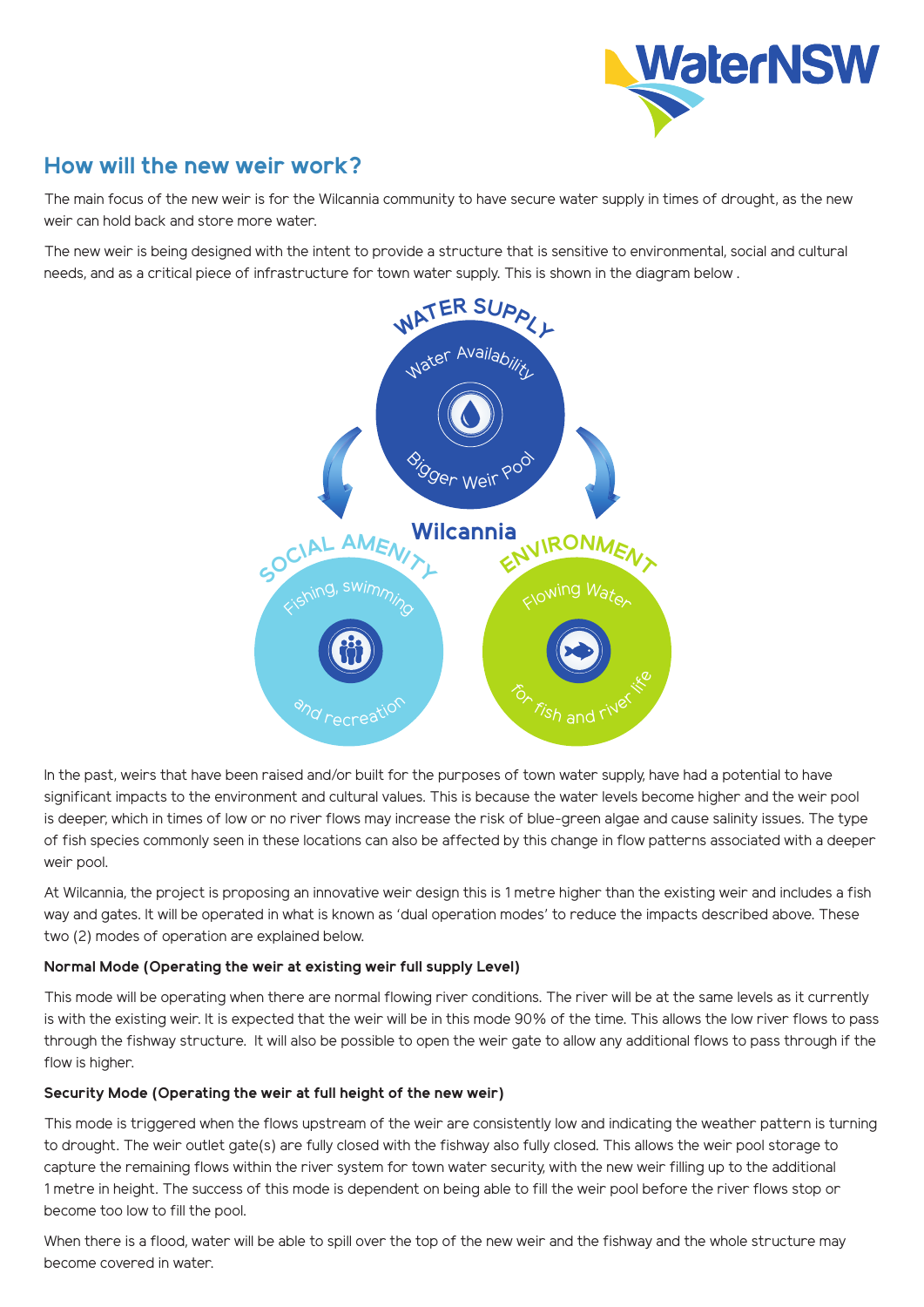

## **We need your feedback on the Community River Place**

This proposed Community River Place is being designed as a low-key recreation area where community and visitors can picnic, fish and swim.

The place where we had initially planned to put the recreation area, beside the new weir, is no longer feasible. WaterNSW consulted with Crown Lands and we found out the area is classified as a 'Commons', so it will be a challenge to provide the recreation area at this location. We are now looking at the southern end of Union Bend Road, which is a Crown Reserve/ park and could include a recreation area. This is also in the gazetted Aboriginal Place. We have been talking with Council and Heritage NSW, but we want feedback from the community on this idea, including asking these questions below:

- *Can we use the cleared area for some casual parking?*
- *Should the walking track from the road join up with the old walking track?*
- *How should we use rocks from the old weir should they be placed as a yarning circle or used as informal seating?*
- *What should we do to protect Granny Mosely's tree should it be fenced off, have signage, or should the trail detour around the tree?*
- *What kind of signage should we provide for cultural knowledge and wayfinding?*
- *How would you like to see the drawings of river life made by the school and community workshops, used at the recreation area and new weir site?*

The project team visited in May to hear feedback on developing this area to include basic facilities such as tables, a walking track and interpretive signage. The next step is to develop a formal landscape plan.



The project team are returning to Wilcannia when the current COVID-19 restrictions are lifted. A flyer will be sent with dates of our next visit soon.

#### **Keep in touch**

- Call us on **1300 662 077**
- Email Us at **WilcanniaWeir@waternsw.com.au @**
- Visit us at **waternsw.com.au**
- Follow us on Twitter **@WaterNSW**



## **Australian Government**

**Department of Agriculture, Water and the Environment** 



**This project is delivered under the Murray-Darling Basin Plan by the NSW Government, and is jointly funded by the Australian Government Department of Agriculture and the NSW Government**